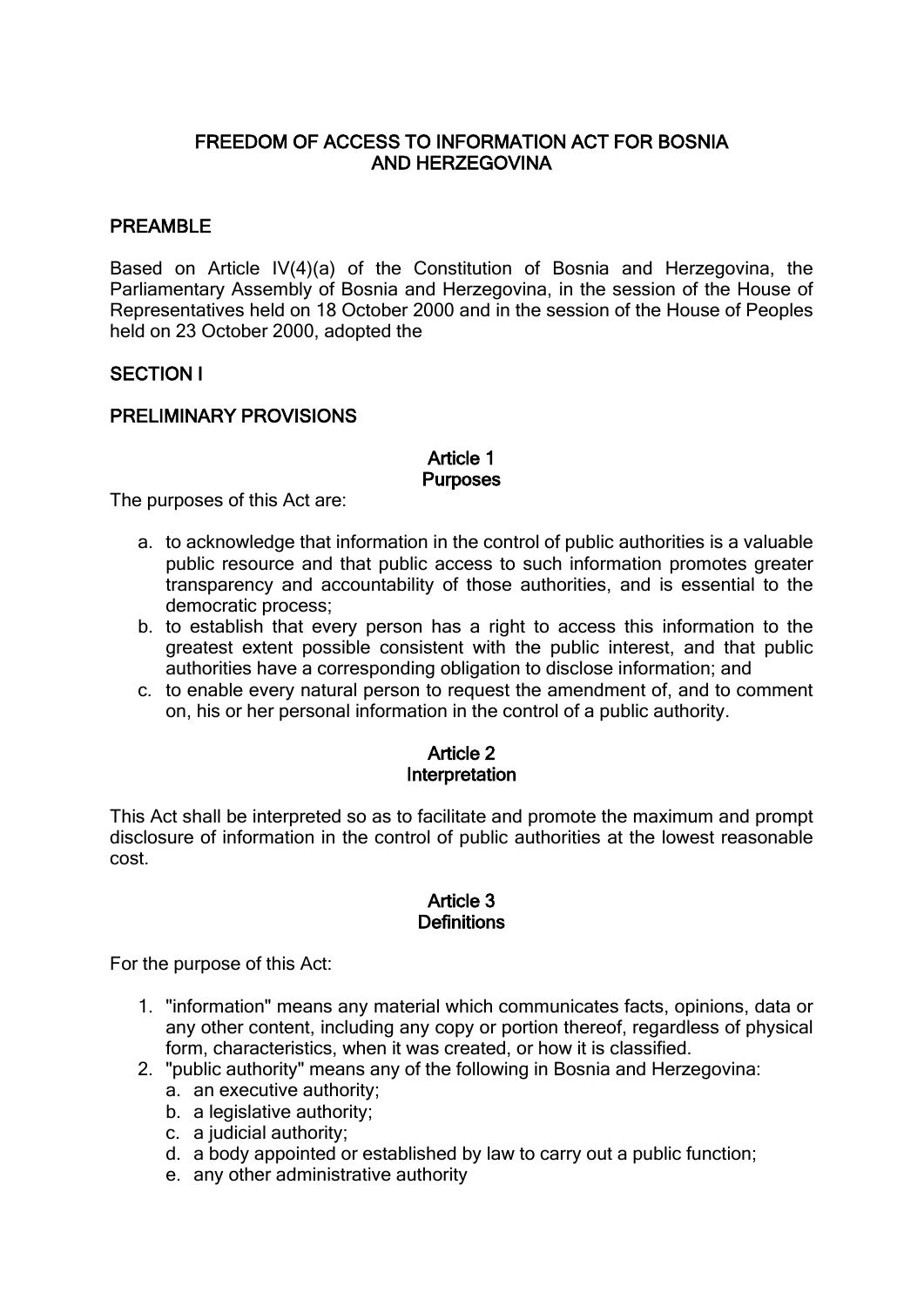- f. a body that is either owned or controlled by a public authority.
- 3. "control" means either possession of, or control of access to, information.
- 4. "personal information" means any information relating to a natural person who can be directly or indirectly identified by reference to factors such as but not limited to, an identification number or that person's physical, mental, economic, ethnic, religious, cultural, or social identity.
- 5. "competent authority" means a public authority that has control of the requested information and is the authority by whom or for whom the information was brought into existence. If the latter cannot be determined, the competent authority shall be the public authority whose function most closely relates to the requested information.

## SECTION II

# ACCESS TO INFORMATION

### Article 4 Right of Access

Every natural and legal person has the right to access information in the control of a public authority, and each public authority has a corresponding obligation to disclose such information. This right of access may only be subject to such formalities and restrictions as are prescribed by this Act.

#### Article 5 Determination of an Exemption

Requested information shall be determined to be exempt from disclosure on a caseby-case basis and only if a competent authority:

- a. claims an exemption under Articles 6, 7 or 8 for all or part of the information; and
- b. determines, upon applying the public interest test provided for in Article 9, that disclosure is not justified in the public interest.

#### Article 6 Exemptions for Functions of Public Authorities

A competent authority may claim an exemption where disclosure would reasonably be expected to cause substantial harm to the legitimate aim of the following in Bosnia and Herzegovina:

- a. the foreign policy, defense and security interests, and the protection of public safety;
- b. the monetary policy interests;
- c. crime prevention and crime detection; and
- d. the protection of the deliberative process of a public authority insofar as it involves the expressing of opinion, advice or recommendation by a public authority, employee thereof, or any person acting for or on behalf of a public authority, and does not involve factual, statistical, scientific, or technical information.

### Article 7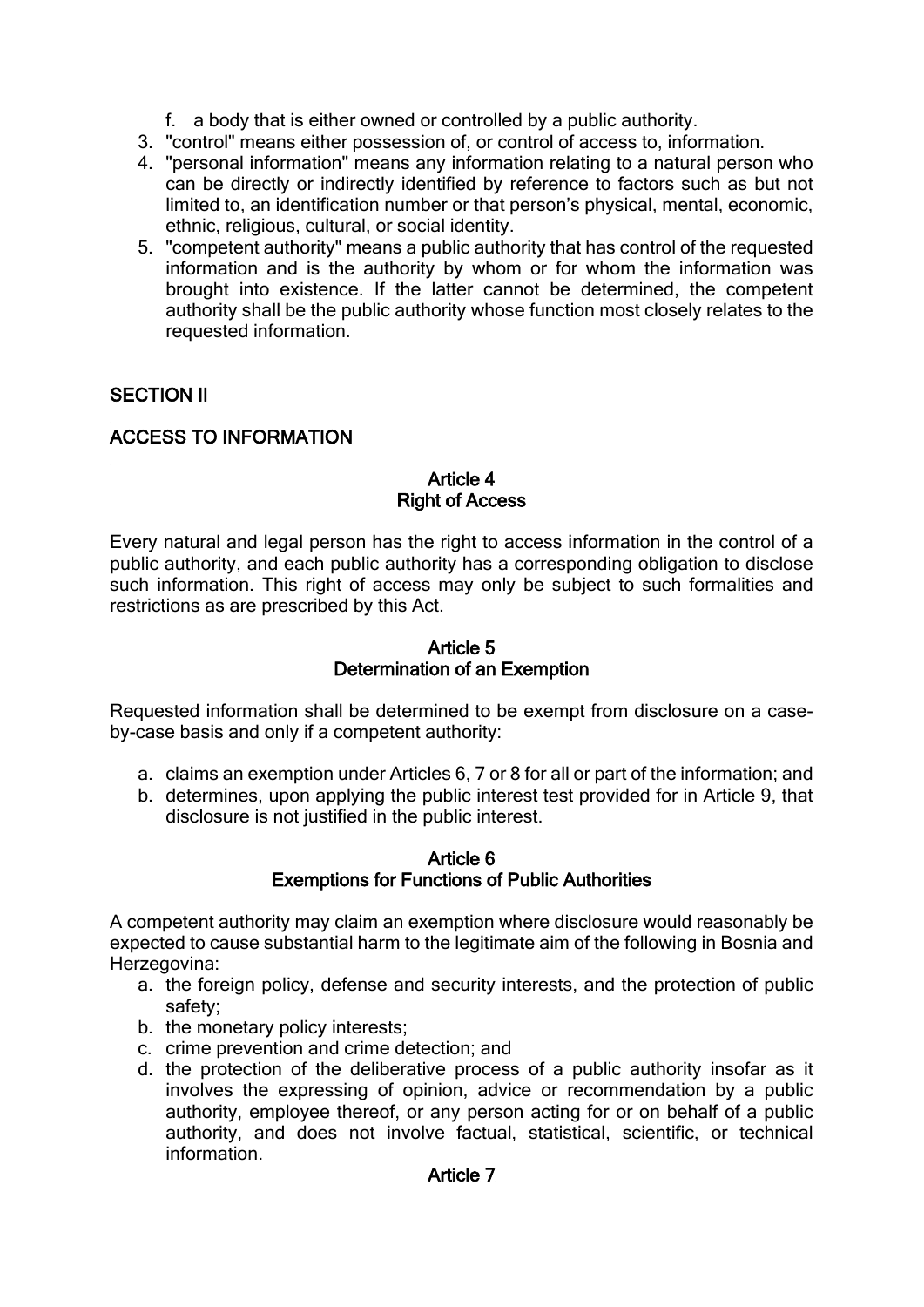## Exemption for Confidential Commercial Information

Where a competent authority reasonably determines that a request for access to information involves the confidential commercial interests of a third party, the competent authority shall forthwith notify the third party in writing of the specifics of the request. The notice shall inform the third party that the disclosure of the information is imminent unless the third party, within 15 days of receipt of the notice, responds in writing that it considers the information to be confidential and gives reasons as to why harm would result from disclosure. Upon receipt of such a response the competent authority shall claim an exemption.

#### Article 8 Exemption for the Protection of Personal Privacy

A competent authority shall claim an exemption where it reasonably determines that the requested information involves the personal privacy interests of a third person.

#### Article 9 Public Interest Test

- 1. A competent authority shall disclose the requested information, notwithstanding that it has claimed an exemption under Articles 6, 7 or 8, where to do so is justified in the public interest having regard to both any benefit and harm that may accrue from doing so.
- 2. In determining whether disclosure is justified in the public interest, a competent authority shall have regard to considerations such as but not limited to, any failure to comply with a legal obligation, the existence of any offence, miscarriage of justice, abuse of authority or neglect in the performance of an official duty, unauthorized use of public funds, or danger to the health or safety of an individual, the public or the environment.
- 3. If disclosure of the requested information for which a competent authority has claimed an exemption under Articles 7 or 8 is determined to be in the public interest, the competent authority shall notify the third party in writing that the information shall be disclosed upon the expiry of 15 days of receipt of the notice. The notice shall inform the third party of the availability of appeal, the specific body to whom the appeal should be addressed including the necessary contact information, and the deadline for and cost of filing an appeal. The notice shall also inform the third party of his or her right to apply to the Ombudsman and shall include the necessary contact information.

### Article 10 **Severance**

If part of the requested information is determined to be exempt, the competent authority shall sever that part and disclose the remainder of the information unless the severance has rendered it incomprehensible.

## SECTION III

## ACCESS PROCEDURE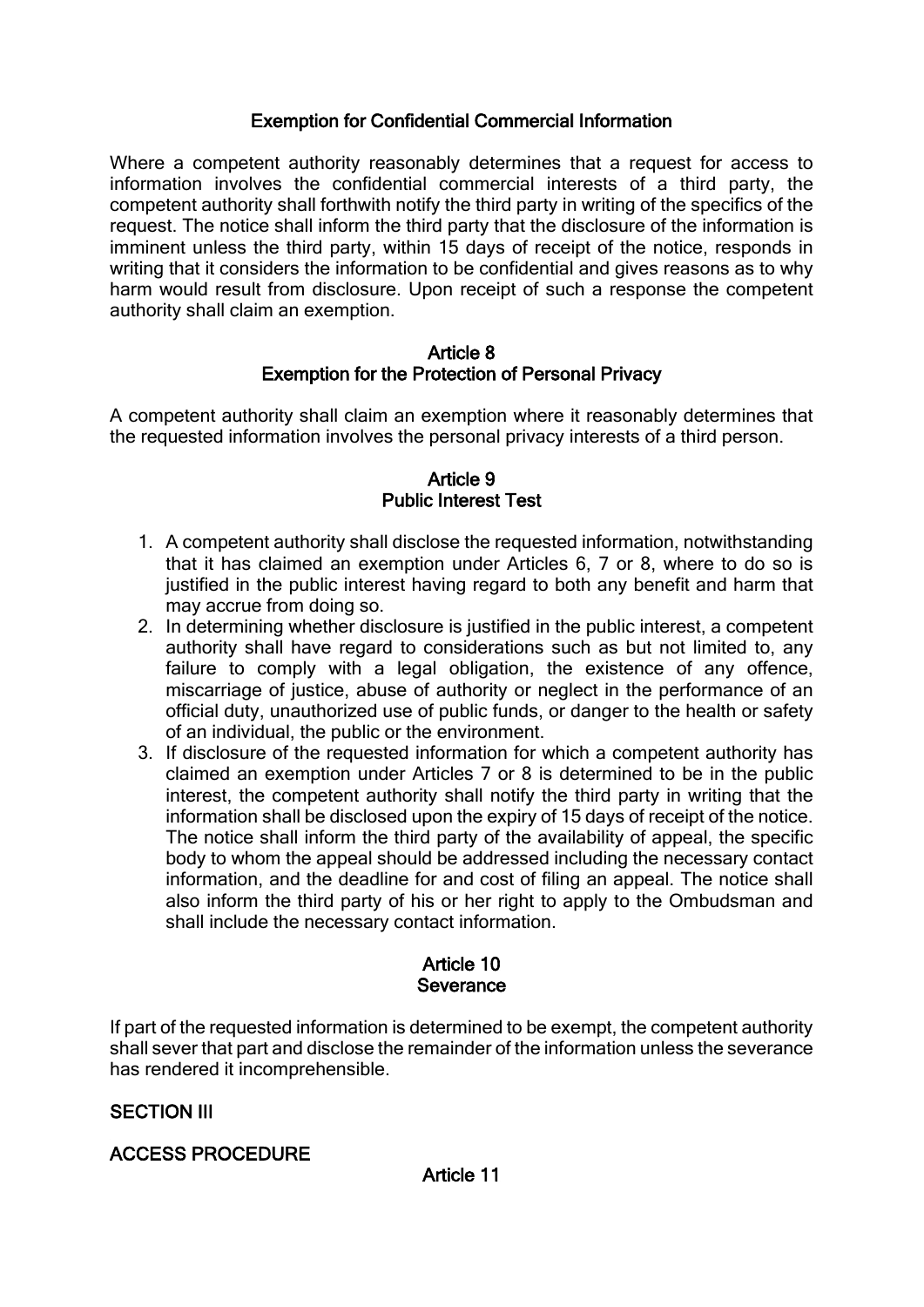# Submission of a Request

- 1. Requests for access to information may be submitted to the public authority the requester believes is the competent authority.
- 2. Requests for access to information shall:
	- a. be in writing in one of the official languages in Bosnia and Herzegovina;
	- b. provide sufficient detail as to the nature and/or contents of the information sought so as to enable the public authority exercising a reasonable effort to identify the requested information; and
	- c. include the requester's name and address.
- 3. Requests for access to the requester's own personal information shall, in addition to satisfying the requirements provided for in subsection (2), only be made by the natural person to whom it relates, or by the requester's legal representative or someone authorized in writing by the requester to access the information. If the request is made by the person to whom it relates, he or she shall sign the request and produce legal photoidentification. If the request is made by the requester's legal representative or by someone authorized to access the information, that person shall sign the request, produce his or her legal photo-identification, proof of legal representation or authorization, and a copy of the requester's legal identification.
- 4. A public authority shall neither require nor ask for any reason or justification for the request.

### Article 12 Inability to Comply with a Request

- 1. Should a public authority be unable to comply with a request owing to the absence of formal requirements as provided for in Article 11(2) and (3), it shall, as soon as possible and no later than 8 days from receipt of the request, notify the requester in writing, where such notification is possible, that the request cannot be processed for that reason. This notice shall inform the requester of the availability of appeal, the specific body to whom the appeal should be addressed including the necessary contact information, and the deadline for and cost of filing an appeal. The notice shall also inform the requester of his or her right to apply to the Ombudsman, and shall include the necessary contact information.
- 2. For requests that fail to comply with Article 11(2)(b), the notice provided for in subsection (1) shall also include any specific clarification questions and a copy of the guide provided for in Article 20(a).
- 3. Notices provided for under this Article shall inform the requester that a reformulated request will be treated as a new request.

### Article 13 Determination of Competent Authority

1. Should the respondent authority not be the competent authority, it shall, as soon as possible and no later than 8 days from receipt of the request, transfer the request to the competent authority and notify the requester in writing thereof. Transfer need not be effected if, within the same time period, the requested information is determined to be in the control of the respondent authority and the competent authority, upon being notified of the specifics of the request, has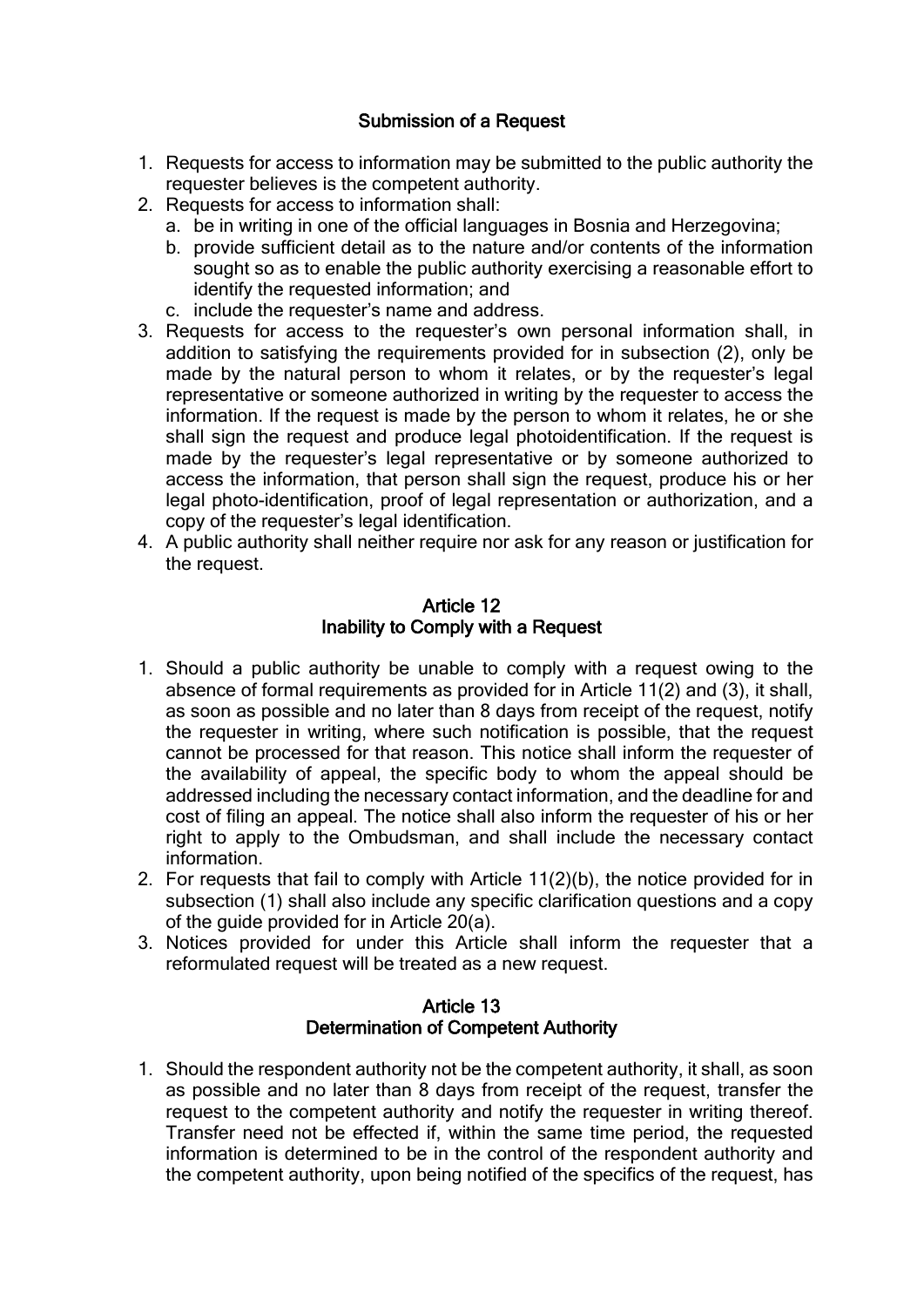no objections to the respondent authority processing the request. The respondent authority shall thus be deemed to be the competent authority and shall process the request in accordance with Article 14.

2. Should the competent authority not be locatable and the respondent authority have control of the requested information, the respondent authority shall be deemed to be the competent authority. Should the competent authority not be locatable and the respondent authority not have control of the requested information, the respondent authority shall, within the time period provided for in subsection (1), provide the requester with written notice that the request cannot be processed for this reason.

### Article 14 Procedure Upon Receipt of a Request by the Competent Authority

- 1. Upon receiving a request for access to information, the competent authority shall take all reasonable measures to collect the requested information and shall consider all facts and circumstances pertinent to the processing of the request.
- 2. If access to the information is granted, either in whole or in part, the competent authority shall notify the requester in writing thereof. This notice shall:
	- a. inform the requester that the information is available for access in person at the premises of the competent authority; and
	- b. inform the requester whether duplication is possible, the cost of the duplication, and that the duplication shall be provided to the requester upon payment. Where the duplication of the information is unusually complex or time-consuming, the duplication shall be provided to the requester at a time mutually acceptable to the requester and the competent authority; and/or
	- c. include duplication of the requested information where it can be supplied at no cost as provided for under Article 16.
- 3. If access to the information is denied, either in whole or in part, the competent authority shall notify the requester in writing thereof. This notice shall:
	- a. include the legal grounds for the exempt status of the information including the Articles of the Act being relied upon, and all material issues relevant to the decision including public interest factors taken into account; and
	- b. inform the requester of the availability of appeal, the specific body to whom the appeal should be addressed including the necessary contact information, and the deadline for and cost of filing an appeal. The notice shall also inform the requester of his or her right to apply to the Ombudsman, and shall include the necessary contact information.
- 4. Notices referred to in subsections (2) and (3) shall be sent out as soon as possible and no later than 15 days from receipt of the request. For requests that necessitate processing under Articles 7 and/or 9(3), this 15 day time period shall be correspondingly extended by the time limits provided for in those Articles. The requester shall immediately be notified in writing of all extensions including the reasons for the extensions.

## Article 15 Language of Access

1. Access to information shall be provided in one of the official languages in Bosnia and Herzegovina and, where possible and reasonable to do so, in the original language if different than one of the official languages.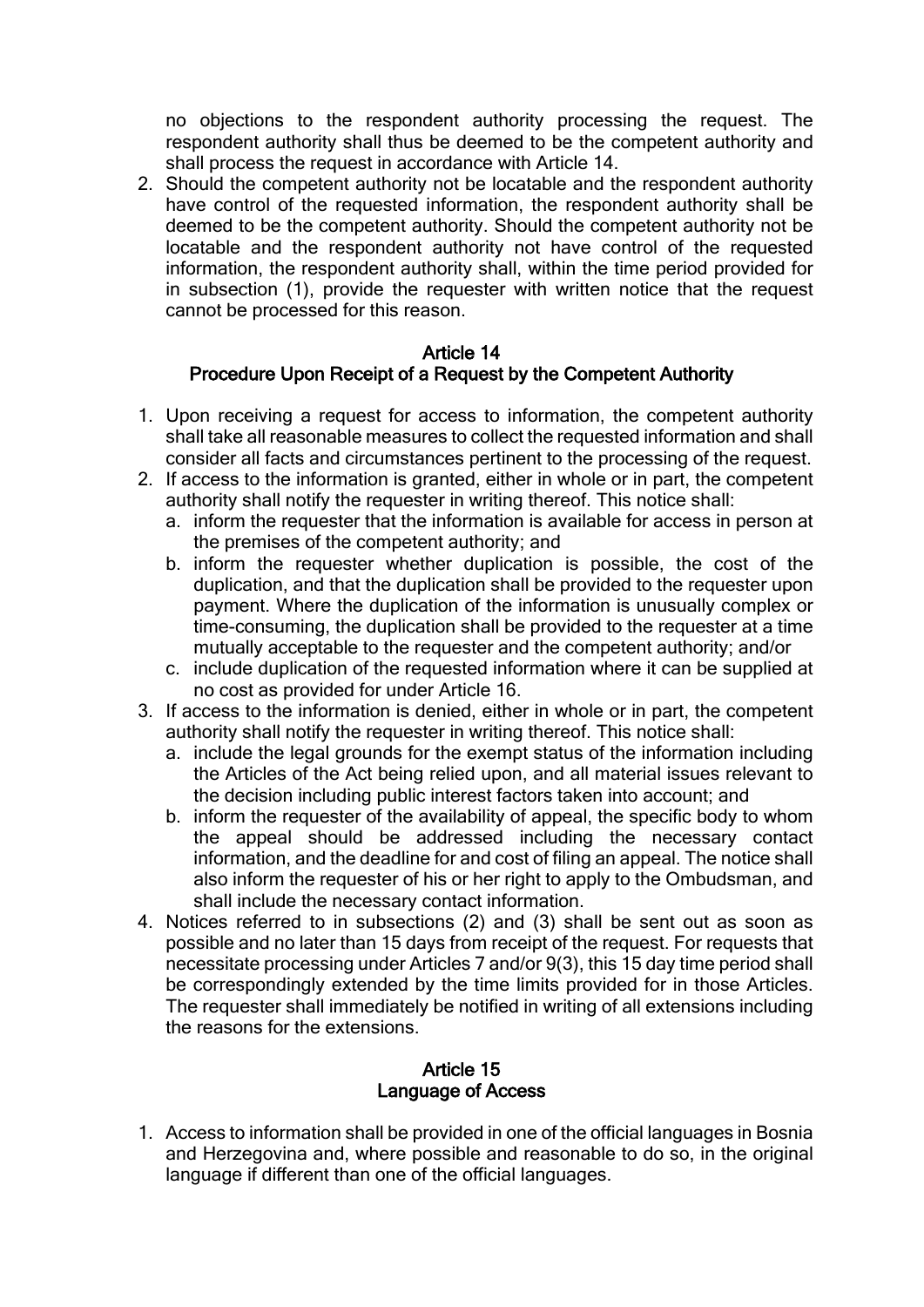2. A competent authority shall not be obliged to translate the requested information from one of the official languages in Bosnia and Herzegovina into another.

### Article 16 Duplication Costs

A public authority shall not levy fees or taxes for requests submitted or notices provided for under this Act. Fees may only be levied for duplication costs and only insofar as is provided for in a Decision of the Council of Ministers issued pursuant to this Act. For standard size photocopies, the first ten pages shall be free of charge.

# SECTION IV

# PERSONAL INFORMATION

#### Article 17 Right to Amend and/or Comment on Personal Information

- 1. Every person has the right to ensure that his or her personal information in the control of a public authority is correct or, having regard to the purpose for which the information was collected or is to be used, is current, complete, relevant to the legitimate purpose for which it is held, or not otherwise misleading.
- 2. Upon obtaining access to his or her personal information, a requester may give effect to subsection (1) by submitting:
	- a. a request for amendment. The request for amendment may only be denied if the competent authority reasonably determines that the information to which the request relates satisfies the conditions in subsection (1). If the request is denied, the competent authority shall send the requester written notification thereof that complies with the requirements provided for in Article 14(3)(b); and/or
	- b. a commentary that shall be appended to the personal information. The commentary must be signed by the requester and must relate to the information to which it will be appended. The competent authority shall, as soon as possible and no later than 15 days from receipt of the commentary, notify the requester in writing that the commentary has been appended to the information.

## SECTION V

## RESPONSIBILITIES OF PUBLIC AUTHORITIES

### Article 18 Duty to Assist

A public authority shall take all necessary steps to assist any natural or legal person seeking to exercise any right under this Act.

### Article 19 Information Officer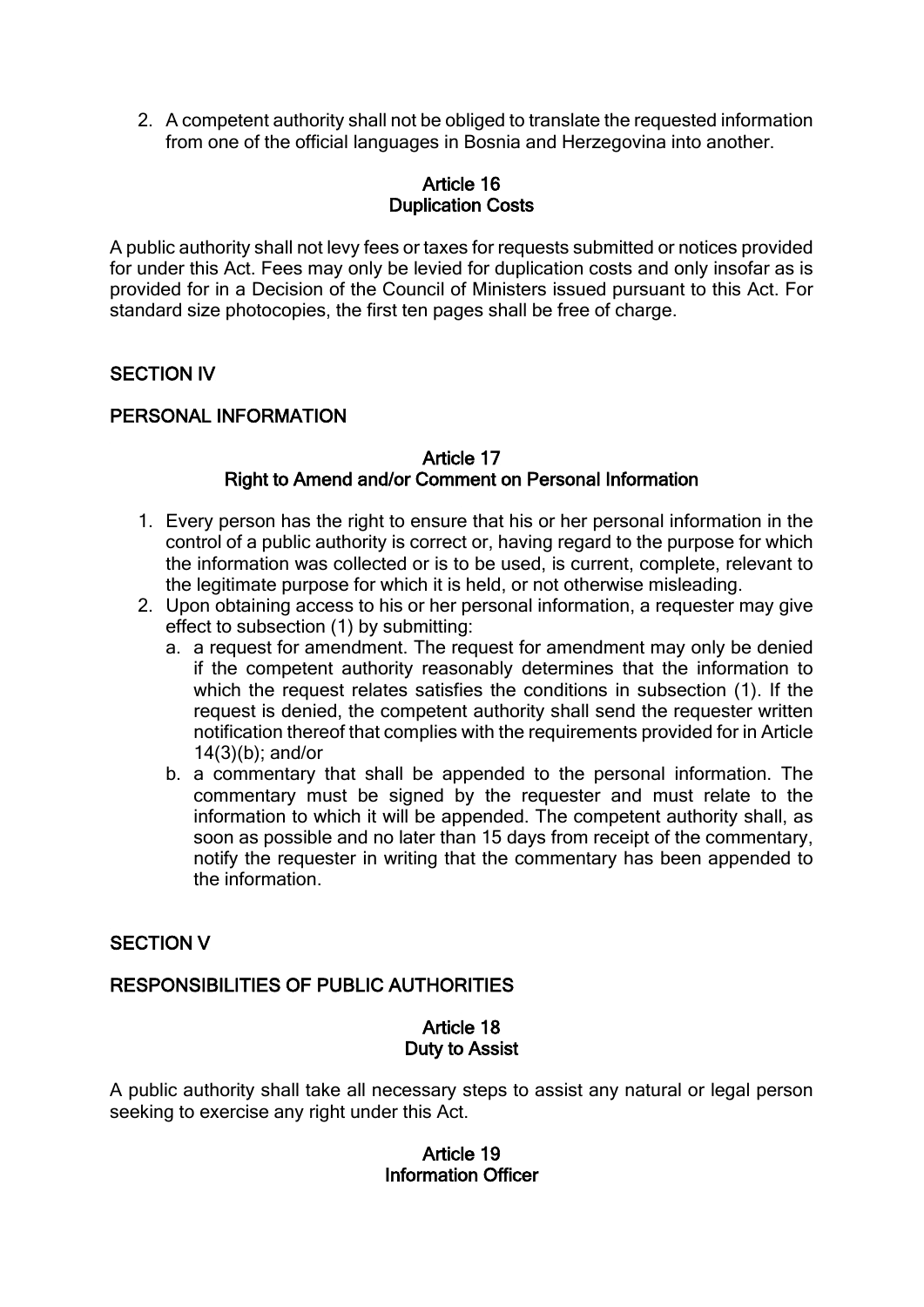Each public authority shall appoint an Information Officer who shall process requests made under this Act. The name and contact information of the Information Officer shall be submitted upon his or her appointment to the Ombudsman.

### Article 20 Requirement to Disseminate

- 1. Each public authority shall disseminate:
	- a. a guide sufficient to enable any person to access information controlled by that public authority including but not limited to, the contact information of the public authority and its Information Officer, essential elements of the request procedure together with a sample request letter, information regarding the categories of exemptions, access procedure, duplication costs, avenues of redress, and any applicable time limitations. The guide shall also refer to the indexed register as provided for in clause (b), as well as how that register may be accessed. The guide shall be submitted to the Ombudsman, every public and legal library in Bosnia and Herzegovina, on the Internet where practicable to do so, and shall be available upon request. This quide shall be free of charge:
	- b. an indexed register of the types of information in the control of the public authority, the form in which the information is available, as well as where that information may be accessed. This indexed register shall be made available in accordance with the dissemination requirements provided for in clause (a);
	- c. statistics, on a quarterly basis, concerning but not limited to, the number of requests received, the types of information requested, exemptions claimed, and any procedural or final decisions taken. These statistics shall be submitted to the Parliamentary Assembly of Bosnia and Herzegovina and to the Ombudsman, and shall be available upon request;
	- d. a report at least once every year detailing the functions, policies, operations, organizational structure, and financial affairs of the public authority including but not limited to, their proposed budget and annual financial statement detailing actual prior year revenues and expenditures. This report shall be submitted to the Parliamentary Assembly of Bosnia and Herzegovina, and shall be available upon request.

# SECTION VI

## THE OMBUDSMAN

### Article 21 The Ombudsman

The Ombudsman for Bosnia and Herzegovina shall perform its functions in relation to this Act in accordance with its mandate and responsibilities as established under Article II paragraph 1 of the Constitution of Bosnia and Herzegovina, Annex 6 of the General Framework Agreement for Peace in Bosnia and Herzegovina, and any subsequent legislation regulating its competence and responsibilities.

## Article 22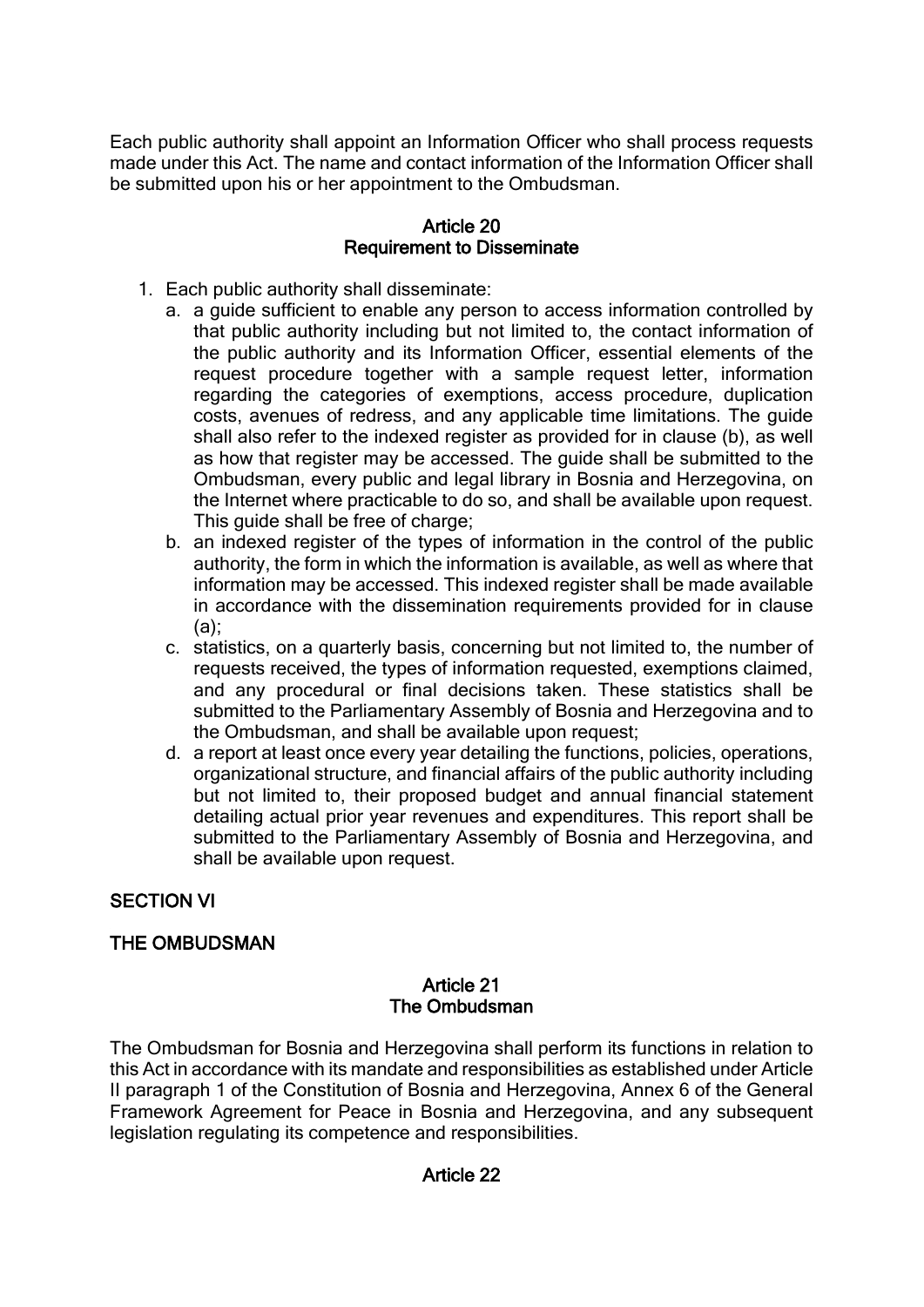### Activities of the Ombudsman

- 1. In performing its functions in relation to this Act, the Ombudsman for Bosnia and Herzegovina may inter alia consider:
	- a. creating and disseminating information such as guidelines and general recommendations concerning the administration and implementation of this Act;
	- b. including in its annual report a special section regarding its activities in relation to this Act; and
	- c. proposing instructions on the implementation of this Act to all competent ministries within Bosnia and Herzegovina, in coordination with the ombudsman institutions of the Federation of Bosnia and Herzegovina and the Republika Srpska.

## SECTION VII

# FINAL PROVISIONS

## Article 23 Right to Appeal

- 1. Every requester has the right to file an administrative appeal against any decision made under this Act with the head of the public authority that issued the decision. In hearing such an appeal, the head of the public authority shall apply the common principles of administrative law as referred to in Article 26(1).
- 2. Nothing in this Act shall prejudice the rights of a natural or legal person to administrative appeal and judicial review.

### Article 24 Mutual Cooperation

Every public authority of Bosnia and Herzegovina has the duty to assist public authorities in the Entities whenever the application of their respective access to information legislation necessitates their cooperation.

#### Article 25 Responsibility for Application of the Act

- 1. The Council of Ministers shall take all appropriate measures, including but not limited to the issuing of Decisions, to ensure the proper and effective implementation of this Act.
- 2. The Council of Ministers shall, within three months of the date of the entry into force of this Act, issue a Decision regulating duplication costs as provided for under Article 16, and shall enter into mutual agreements with the Governments of the Entities in order to give effect to Article 24.

### Article 26 Relationship with other Laws

1. For the purpose of this Act, the general common principles of administrative law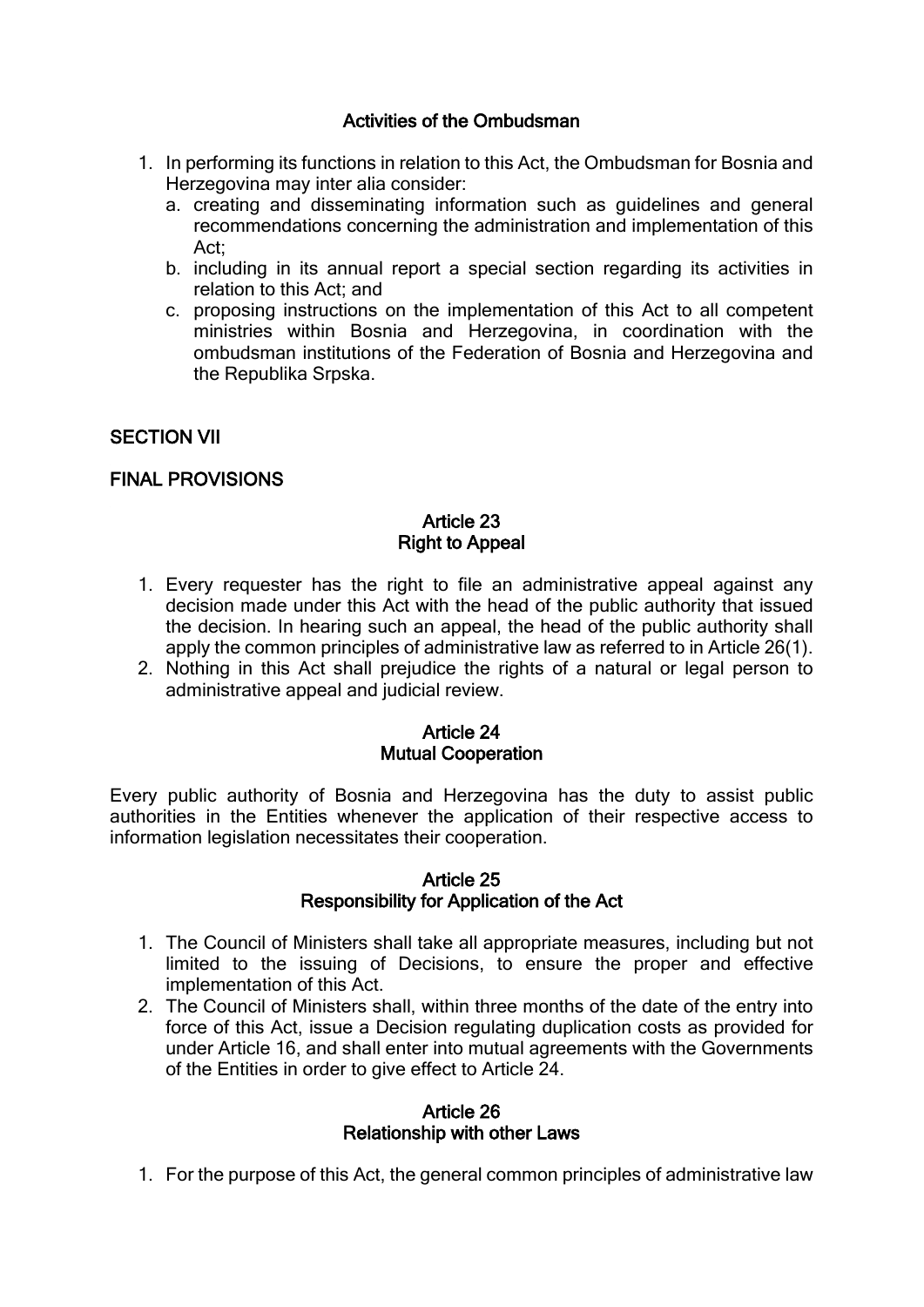contained in the laws on administration and the laws on administrative procedure of the Federation of Bosnia and Herzegovina and of the Republika Srpska shall apply insofar as the same subject matter is not otherwise regulated by this Act.

- 2. This Act shall not diminish a person's rights and obligations related to access to information as regulated under the laws on judicial procedure, including rules of evidence, under the laws relating to professional legal privileges, or under the laws on administrative taxes, including taxes for the obtaining of original documents but excluding taxes for the making of a request or the obtaining of a decision.
- 3. Any contravention of this Act may be subject to sanctions under the administrative laws, criminal laws, laws on minor offenses and under any other applicable legislation in force in the territory of Bosnia and Herzegovina.
- 4. Legislation passed subsequent to this Act that is not specifically aimed at amending this Act shall in no way restrict the rights and obligations contained herein.

#### Article 27 Transitional Provisions

- 1. For the first three months from the date of the entry into force of this Act, a public authority may claim a 15 day extension of the time limits provided for in Articles 12 and 14(4). If such an extension is claimed, the public authority claiming the extension shall, within the original time limits provided for in those Articles, notify the requester and any interested parties in writing thereof.
- 2. Every public authority shall have three months from the date of the entry into force of this Act to give effect to Article 20(a) and (b).

### Article 28 Commencement

This Act shall enter into force on the eighth day from the day of publication in the "Official Gazette of Bosnia and Herzegovina".

### LAW AMENDING THE LAW ON FREEDOM OF ACCESS TO INFORMATION IN BOSNIA AND HERZEGOVINA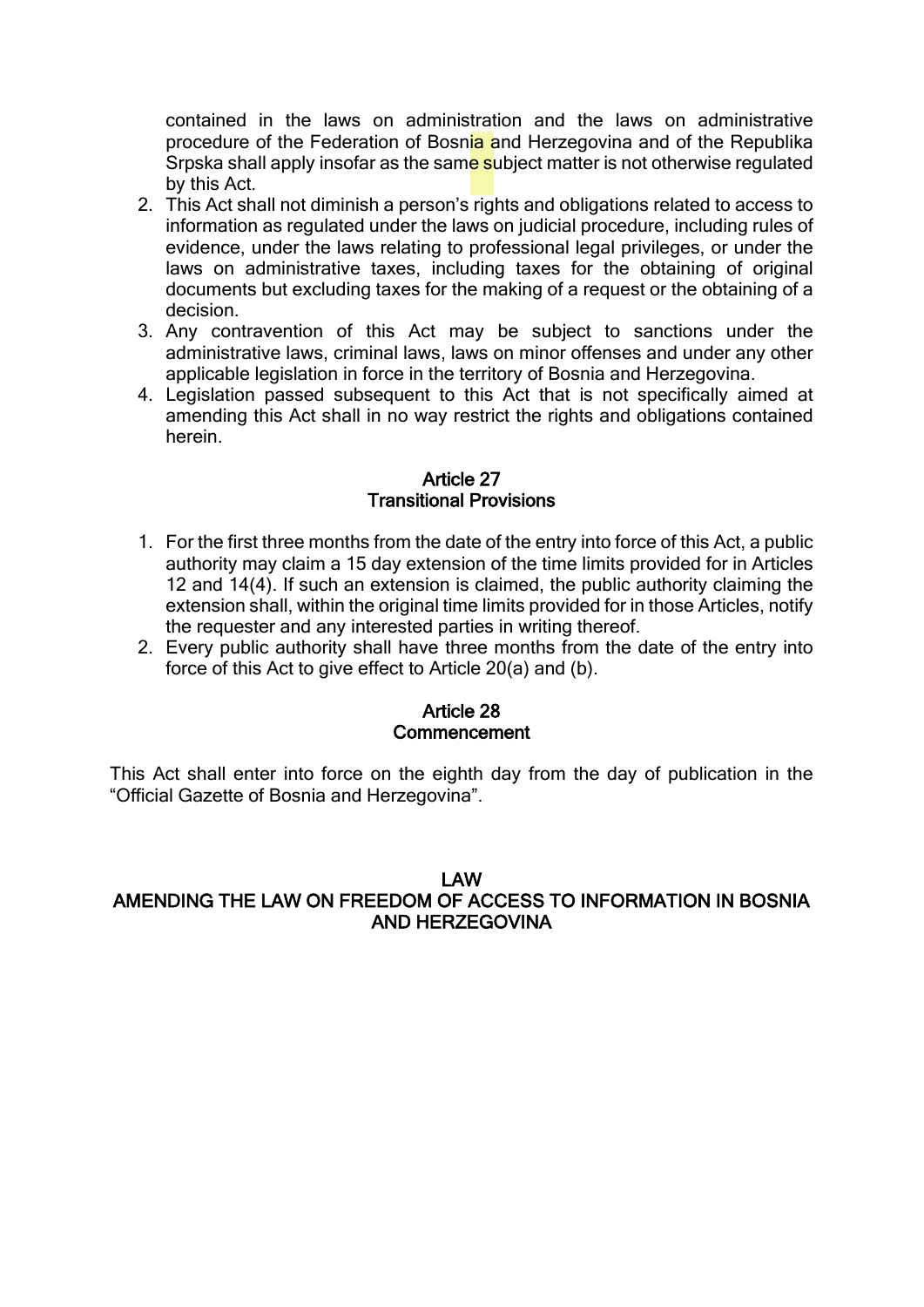Pursuant to Article IV 4.a) of the Bosnia and Herzegovina Constitution, at 74th session of the House of Representatives, held on 14 Feb 2006, and at 58th session of the House of Peoples, held on 23 May 2006, the Parliamentary Assembly of Bosnia and Herzegovina enacted the following

#### LAW

# AMENDING THE LAW ON FREEDOM OF ACCESS TO INFORMATION IN BOSNIA AND HERZEGOVINA

#### Article 1

In the Law on Freedom of Access to Information in Bosnia and Herzegovina ("Official Gazette of Bosnia and Herzegovina", no. 28/00), in Article 9, paragraph (3), the word: "notify...in writing" shall be replaced with the word "notify...by way of a Decision", whereas the word "this notice" shall be replaced with the words: "this Decision."

#### Article 2

In Article 12, paragraph (1), the words "[T]his notice" shall be replaced with the word "[T]his conclusion", whereas the word "notice" shall be replaced with the word "conclusion."

In paragraph (2) of the same Article the word "the notice" shall be replaced with the word "conclusion."

In paragraph (3) of the same Article the word "Notices" shall be replaced with the word "Conclusions."

### Article 3

In Article 14, paragraph (2), the words "notify in writing.. .[The] notice shall." shall be replaced with the words "notify by a Decision.. ,[T]he Decision shall."

In paragraph (3) of the same Article the words "notify in writing. [The] notice shall." shall be replaced with the words "notify by a Decision. [T]he Decision shall."

In paragraph (4) of the same Article the words "Notices referred to in subsections (2) and (3) shall be sent.", shall be replaced with the words "Decisions referred to in subsections (2) and (3) shall be sent."

#### Article 4

In Article 17, paragraph (2) the word "notification" shall be replaced with the word "Decision", whereas the word "which (notification)" shall be replaced with the words "which Decision".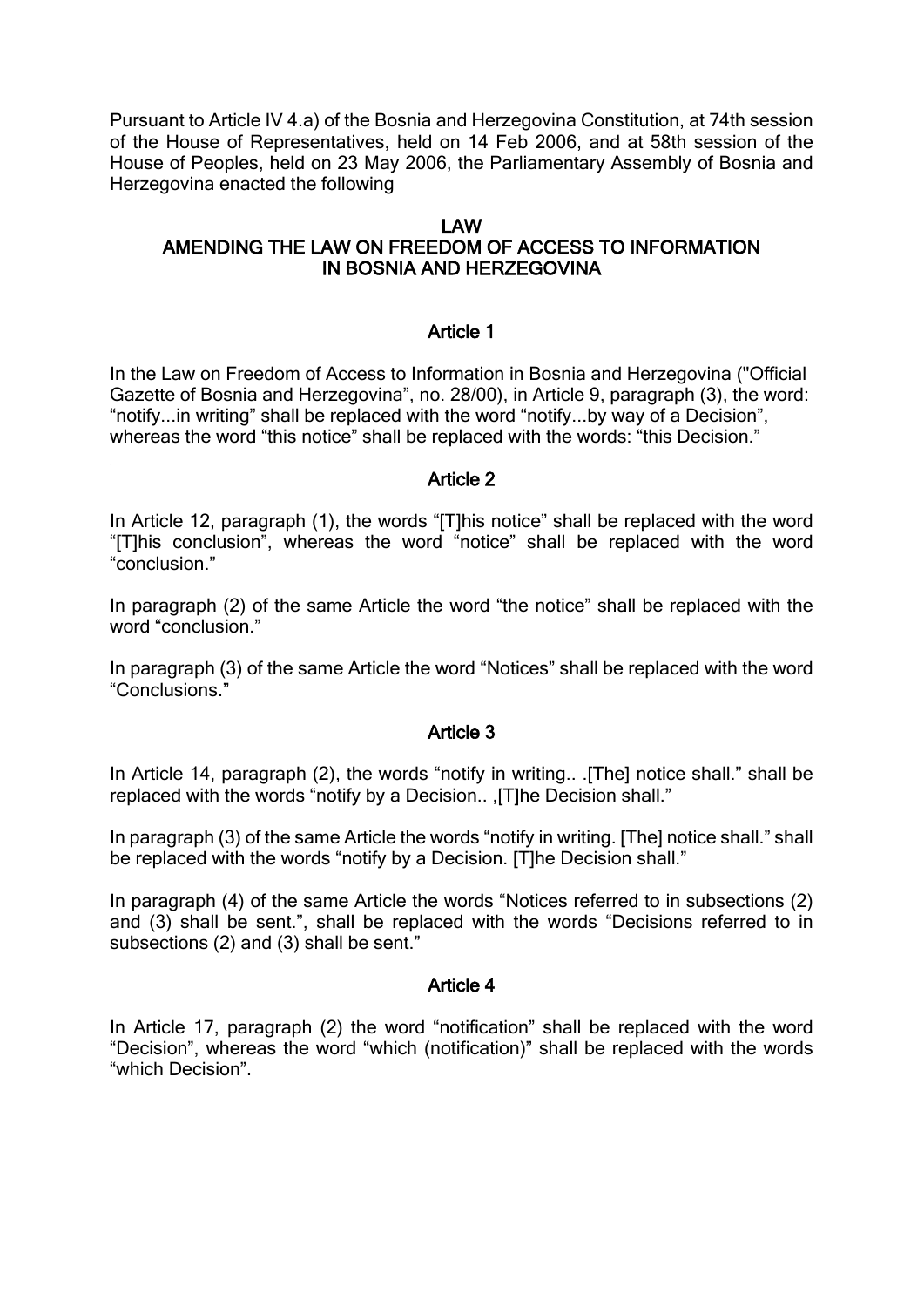### Article 5

This Law shall enter into force eight days after its publication in the "Official Gazette of Bosnia and Herzegovina."

#### Parliamentary Assembly, no. 307/06 23 May 2006 Sarajevo

#### LAW ON AMENDMENTS TO THE FREEDOM OF ACCESS TO INFORMATION ACT FOR BOSNIA AND HERZEGOVINA

Pursuant to Article IV (4)(a) of the Constitution of Bosnia and Herzegovina, the Parliamentary Assembly of Bosnia and Herzegovina, in the session of the House of Representatives held on 2 September 2009 and in the session of the House of Peoples held on 15 December 2009, adopted the

### LAW ON AMENDMENTS TO THE FREEDOM OF ACCESS TO INFORMATION ACT FOR BOSNIA AND HERZEGOVINA

## Article 1

In the Freedom of Access to Information Act for Bosnia and Herzegovina ("Official Gazette of BiH" nos. 28/00 and 45/06), after Article 22, new Section VII "Penalty Provisions" and new Article 22a shall be added to read:

## "SECTION VII

### PENALTY PROVISIONS

#### Article 22a Fines for Misdemeanors

1. A fine in the amount between KM 1,000 and 15,000 for misdemeanor shall be imposed against the competent public authority if it:

a) Does not undertake all regular measures to collect the requested information (Article 14, paragraph 1);

b) Does not make a decision notifying the requester that the access to information is approved (Article 14, paragraph 2, subparagraphs a), b) and c));

c) Does not make a decision notifying the requester that the access to information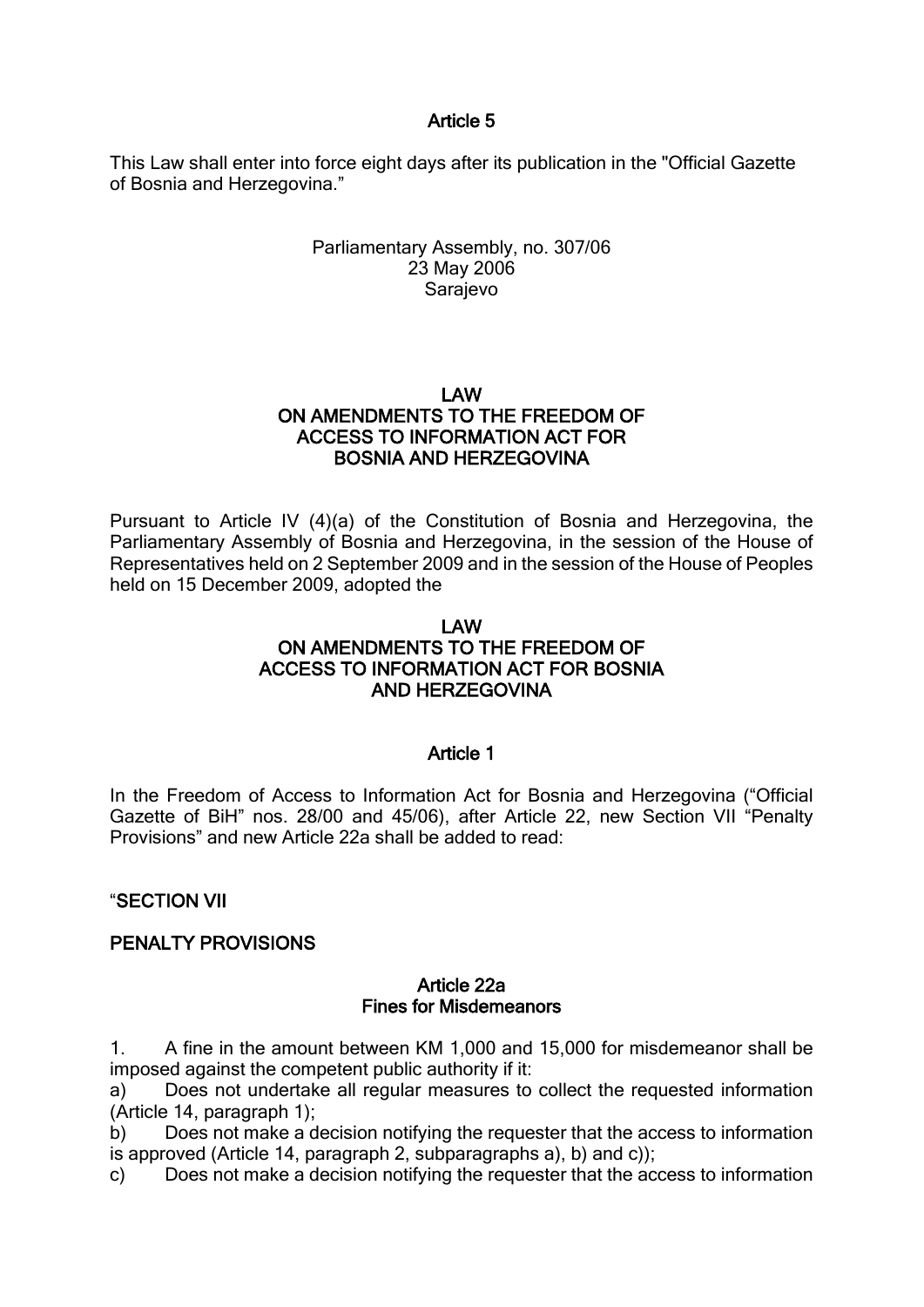is denied (Article 14, paragraph 3, subparagraphs a) and b));

d) Violates the deadline referred to in Article 14, paragraph 4 of this Law;

e) Levies fees or taxes for submitting of requests or for written notices (Article 16);

f) Does not appoint an Information Officer and does not submit to the Ombudsman the name and contact details for the Information Officer (Article 19);

g) Does not disseminate a guide sufficient to enable any person to access information controlled by that public authority, along with the sample request letter in written form (Article 20, paragraph a));

h) Does not disseminate an indexed register of the types of information in the control of the public authority, the form in which the information is available, as well as where that information may be accessed (Article 20, paragraph b));

i) Does not disseminate to the Parliamentary Assembly of BiH and Ombudsman, and also upon a request, statistics, on a quarterly basis, concerning but not limited to the number of requests received, the types of information requested, exemptions claimed, and any procedural or final decisions taken (Article 20, paragraph c));

j) Does not disseminate to the Parliamentary Assembly of BiH a report at least once every year (Article 20, paragraph d));

k) Does not extend the assistance as specified in Article 24 of this Law.

2. For a misdemeanors referred to in paragraph 1, subparagraphs a) through k) of this Article, a fine in the amount between KM 200 and 5,000 shall be imposed against the responsible official in a public authority."

3. Current SECTION VII shall become SECTION VIII.

### Article 2

In Article 24, after paragraph (1), new paragraph (2) shall be added to read:

"2. Public authorities of the entities, cantons and municipalities shall be bound to extend assistance to the public authorities in Bosnia and Herzegovina when the application of corresponding legislation on access to information necessitates their cooperation."

## Article 3

This Law shall enter into force on the eighth day after its publishing in the "Official Gazette of Bosnia and Herzegovina".

#### LAW ON AMENDMENTS TO THE FREEDOM OF ACCESS TO INFORMATION ACT FOR BOSNIA AND HERZEGOVINA

### Article 1

In the Freedom of Access to Information Act for Bosnia and Herzegovina ("Official Gazette of Bosnia and Herzegovina", 28/00, 45/06 and 102/09), in Article 1, line b),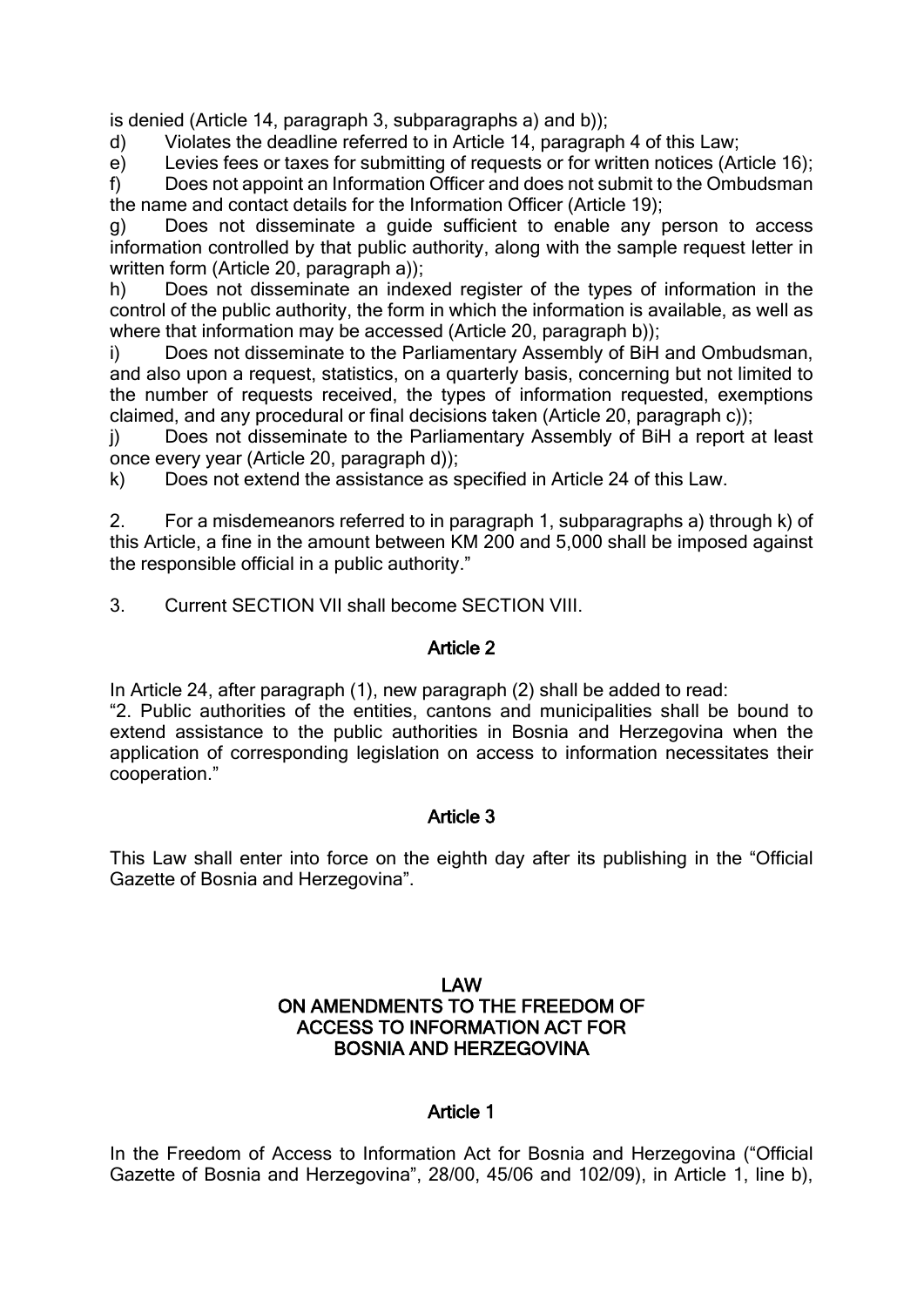after the word: "every", the words: "natural or legal" shall be added.

# Article 2

Article 3 shall be amended to read:

#### "Article 3 (Definitions)

1. The terms used in this Act shall have the following meaning:

a) "information" means any material which communicates facts, opinions, data or any other content, including any copy or portion thereof, regardless of physical form, characteristics, when it was created, or how it is classified;

b) "public authority" means any of the following in Bosnia and Herzegovina:

1) an executive authority;

- 2) a legislative authority;<br>3) a judicial authority;
- a judicial authority;
- 4) a body appointed or established by law to carry out a public function;
- 5) any other administrative authority;
- 6) a body that is either owned or controlled by a public authority;

c) "control" means either possession of, or control of access to, information; "personal information" means any information relating to a natural person who can be directly or indirectly with facts, including particularly: an identification number or that person's physical, mental, economic, ethnic, religious, cultural, or social identity;

d) "competent authority" means a public authority that has control of the requested information and is the authority by whom or for whom the information was brought into existence. If the latter cannot be determined, the competent authority shall be the public authority whose function most closely relates to the requested information.

## Article 3

Article 12 shall be amended to read:

# "Article 12

1. Should a public authority be unable to comply with a request owing to the absence of formal requirements as provided for in Article 11(2) and (3), it shall, as soon as possible and no later than eight days from receipt of the request, notify the requester in writing, where such notification is possible, that the request cannot be processed for that reason. The said conclusion shall inform the requester of the availability of appeal, the title and address of the body to whom the appeal should be filed, the deadline for and cost of filing an appeal and the instruction on the requester's right to apply to the Ombudsman, and shall include the necessary contact information.

2. For requests that fail to comply with Article 11(2)(b), notification referred to in paragraph (1) of this Article shall also include any specific clarification questions and a copy of the guide referred to in Article 20(a).

3. Conclusions referred to in paragraphs 1 and 2 of this Article shall inform the requester that a reformulated request will be treated as a new request."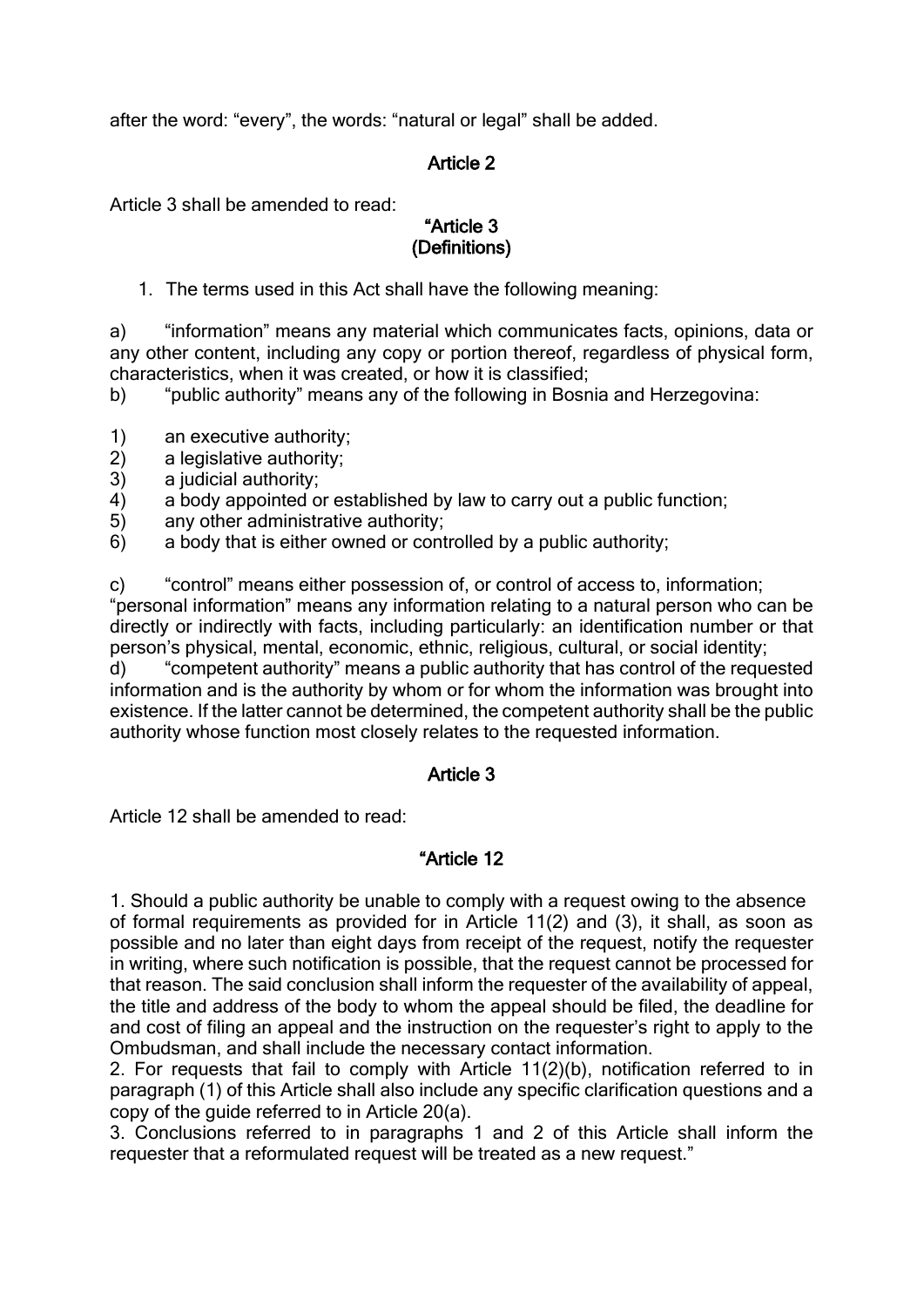### Article 4

In Article 14, paragraph 2, the words: "either in whole or in part" shall be replaced with words: "either in whole or in part" (Translator's remark: N/A to English version, it is already translated as it should read in the amended version).

In line c), after the words: "Article 16", words: "of this Act" shall be added.

Paragraph 3 shall be amended to read:

"3. If access to the information is denied, either in whole or in part, the competent authority shall notify the requester by a decision thereof. The said decision shall:

- a) include the legal grounds for the exempt status of the information for the purpose of this Act, including all material issues relevant for enactment of the decision and taking into account public interest factors; and
- b) inform the requester of the availability of appeal, the address of the body to whom the appeal should be filed, the deadline for and cost of filing an appeal and the instruction on the requester's right to apply to the Ombudsman, and shall include the necessary contact information."

In Paragraph 4, the first sentence shall be amended to read:

"Decisions referred to in paragraphs (2) and (3) of this Article shall be sent out as soon as possible and no later than 15 days from receipt of the request."

### Article 5

In Article 16, the words: "first ten" shall be replaced with words: "first twenty".

### Article 6

In Article 20, the title shall be amended to read: "Requirement to Publish and Disseminate"

In paragraph 1, after the word: "shall", the words: "publish and" shall be added.

In line a), the words: "in clause (b)" shall be amended to read: "in paragraph 1, line b) of this Article".

In line b), the words: "in clause (a)" shall be amended to read: "in paragraph 1, line a) of this Article".

In line d), the words: "a report at least once every year" shall be replaced with words: "annual report".

### Article 7

In the title of Section VI and in the title of Article 21, the word: "Ombudsman" shall be replaced with words: "Human Rights Ombudsman of Bosnia and Herzegovina".

### Article 8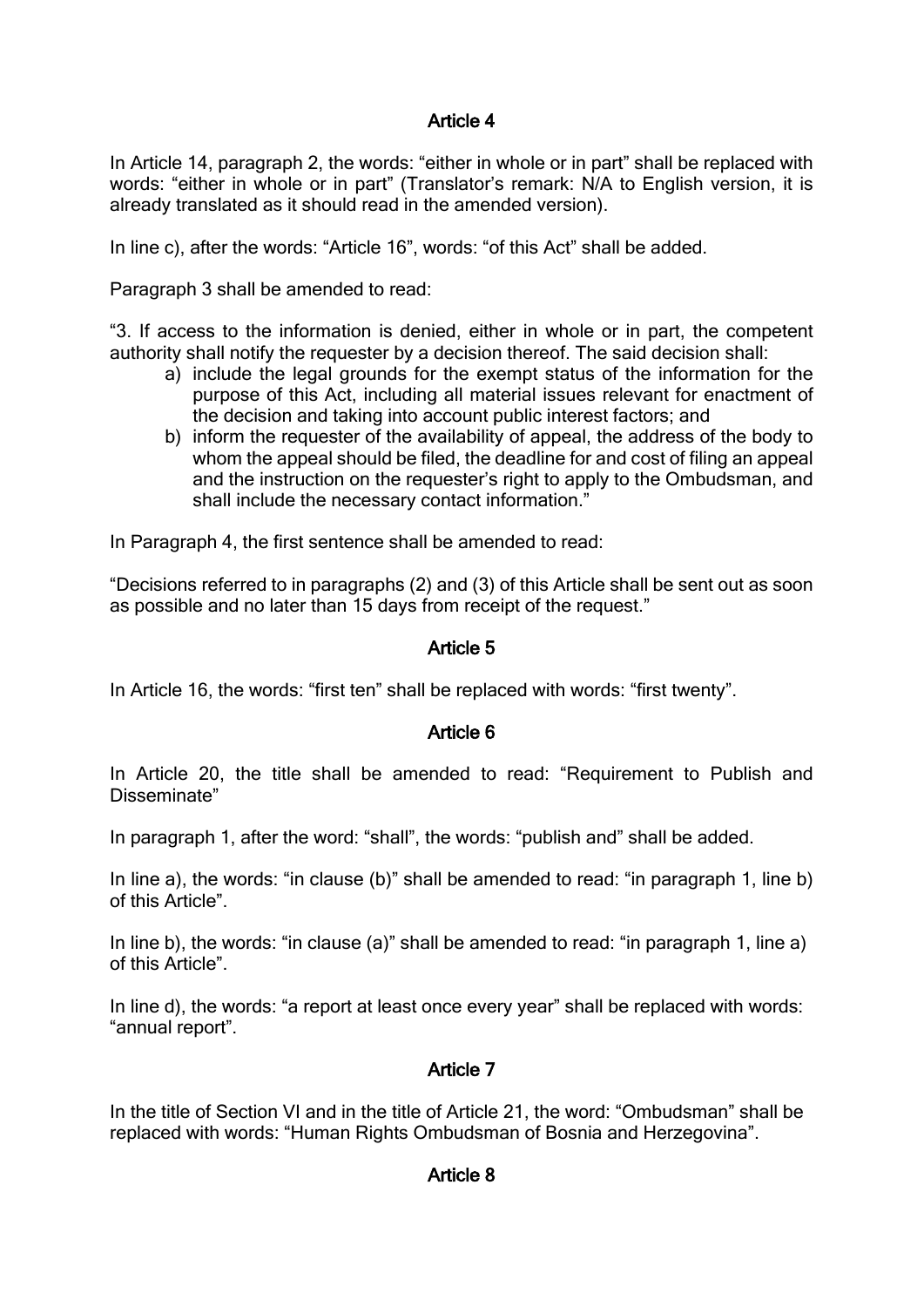In Article 21, the words: "Ombudsman for Bosnia and Herzegovina" shall be replaced with words: "Human Rights Ombudsman for Bosnia and Herzegovina".

### Article 9

In Article 22, paragraph 1, the words: "Ombudsman for Bosnia and Herzegovina" shall be replaced with words: "Human Rights Ombudsman for Bosnia and Herzegovina".

#### Article 10

Article 23 shall be deleted.

### Article 11

In Article 24, the word: "access" shall be replaced with words: "freedom of access".

#### Article 12

In Article 26, the title and paragraph 1 shall be amended to read:

## "Article 26 (Relationship to Other Laws)

1. For the purpose of implementation of this Act, the general common principles of administrative law contained in the laws on administration and the laws on administrative procedure of Bosnia and Herzegovina, the Federation of Bosnia and Herzegovina and of Republika Srpska shall apply insofar as the same subject matter is not otherwise regulated by this Act."

In paragraph 2, in the end of the text, a new sentence shall be added to read:

"This Act shall not limit the rights of the persons pertaining to filing of appeals in an administrative procedure and rights to consideration of the case before the court."

#### Article 13

This Law shall enter into force on the eighth day from the day of publication in the "Official Gazette of Bosnia and Herzegovina".

#### LAW ON AMENDMENTS TO THE FREEDOM OF ACCESS TO INFORMATION ACT FOR BOSNIA AND HERZEGOVINA

Pursuant to Article IV. 4. a) of the Constitution of Bosnia and Herzegovina, the Parliamentary Assembly of Bosnia and Herzegovina on the 53rd Session of the House of Representatives, held on 19th September 2013, and on the 34th Session of the House of Peoples, held on 16th December 2013, passed

### LAW ON AMENDMENTS TO THE FREEDOM OF ACCESS TO INFORMATION ACT FOR BOSNIA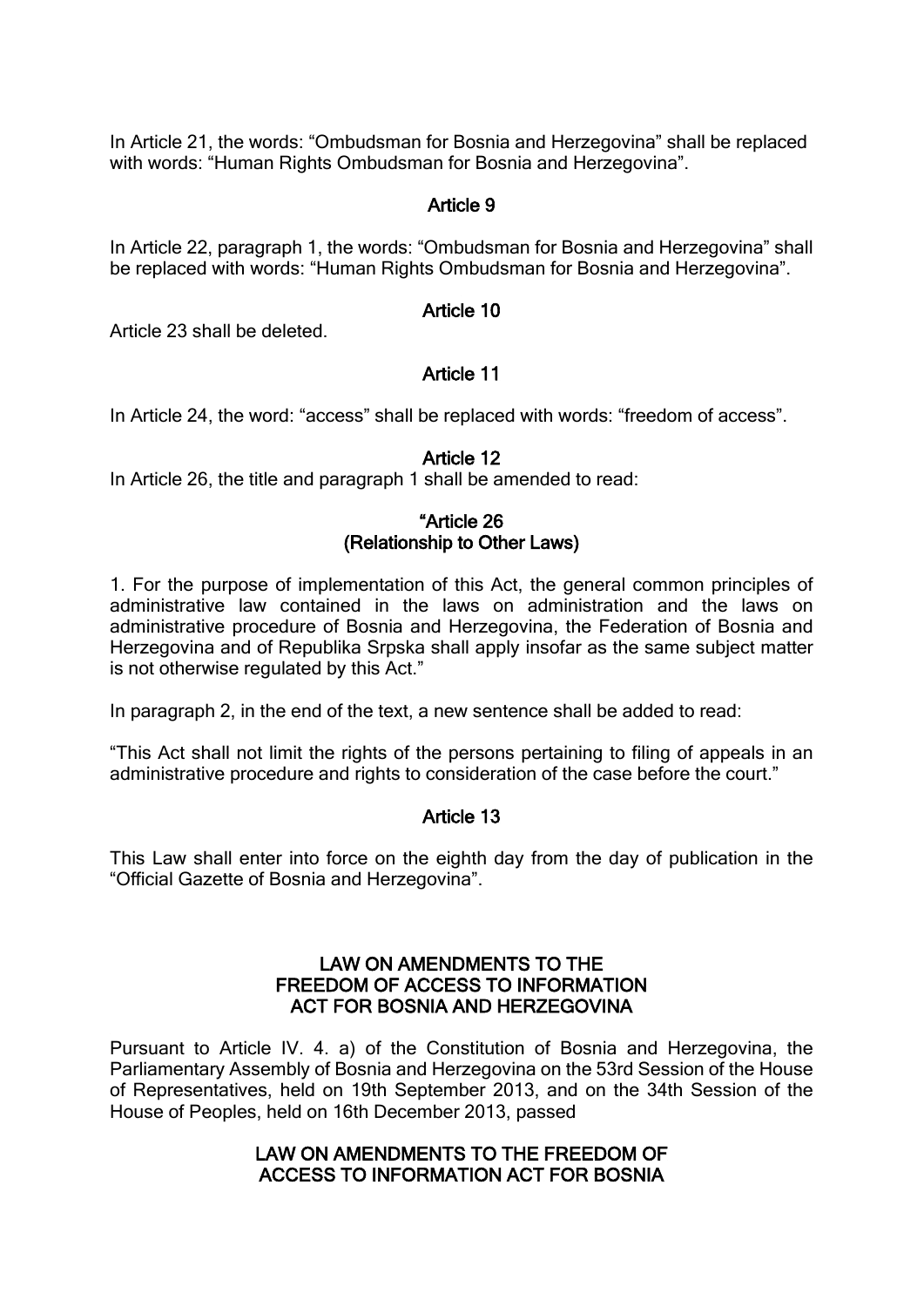# AND HERZEGOVINA

### Article 1

In the Freedom of Access to Information Act for Bosnia and Herzegovina ("Official Gazette of Bosnia and Herzegovina", 28/00, 45/06, 102/09 and 62/11), in Article 14, after the paragraph (3), new paragraph (4) shall be added to read:

"(4) The appeal referred to in paragraph (3) of this Article shall be submitted to the head of the competent second instance public body."

Current paragraph (4) shall become paragraph (5).

#### Article 2

In Article 22, paragraph (1), item c), after the words: "Bosnia and Herzegovina" a full stop punctuation mark shall be inserted, and the remainder of the text of the sentence shall be deleted.

### Article 3

In Article 22a, paragraph (2), the words: "between KM 200 and 5,000" shall be replaced with words: "between KM 1,000 and 10,000."

#### Article 4

After the Article 22a, new Section VIIA and new Article 22b shall be added to read:

"Section VII.a. Inspection Control over the Implementation of the Freedom of Access to Information Act for Bosnia and Herzegovina

#### Article 22b

#### (Inspection Control)

- (1) The inspection control of the implementation of this Act shall be carried out by the Administrative Inspectorate of the Ministry of Justice of BiH.
- (2) Any natural or legal person as applicant shall be entitled to submit the request, i.e. to address orally or by way of written act to the administrative inspection for protection of the right to free access to information when a public body hinders the exercise of the rights set forth by this Act.
- (3) The administrative inspector shall be bound to write the record on inspection control rendered that shall contain the found facts and irregularities in the operation of the public body.
- (4) In case that the administrative inspector founds that the Act has been violated, he/she shall be bound to pass a ruling and by it to order to the head of the public body to undertake the actions to eliminate certain deficiencies within a certain period of time.
- (5) The administrative inspector shall also communicate the copy of the ruling to the applicant.
- (6) If the head of the public body fails to act in line with the order of the administrative inspector within the set period of time, the administrative inspector shall, in accordance with his/her powers, instigate the procedure for violation ex officio.